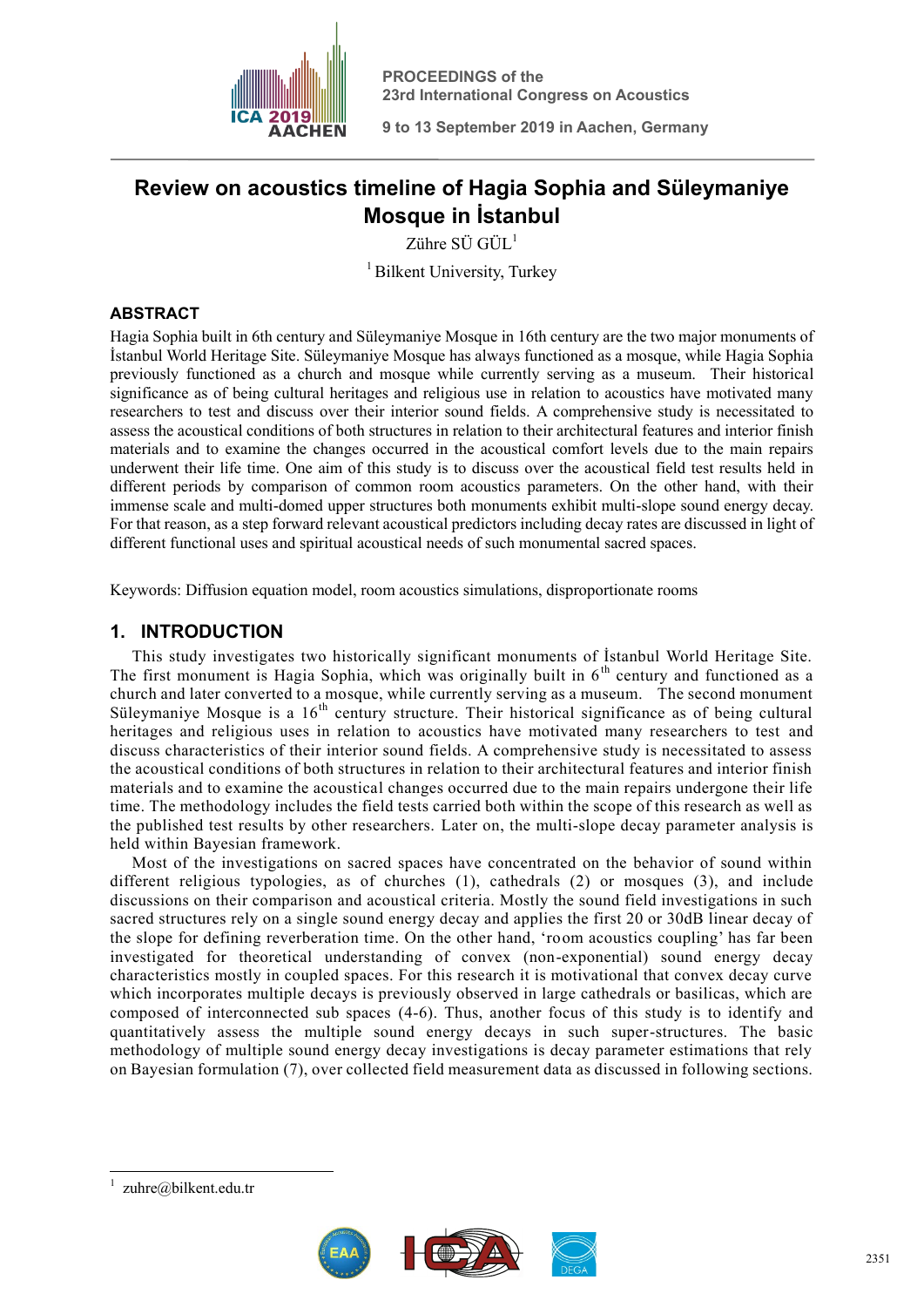# **2. MATERIALS**

## **2.1 Süleymaniye Mosque**

Süleymaniye Mosque and Complex (Fig. 1) was constructed in between 1550-1557 in the Ottoman era in İstanbul. The mosque is covered centrally by a single dome which is supported on two sides by semi domes. The two semi domes align with the direction of the mihrab. Side aisles are sheltered by five smaller domes which complete the upper structure. The inner plan of the mosque measures 63 by 69 m. The height of the dome from the ground to the keystone is 47.75 m. The Mosque has an approximate acoustical volume of  $75.000 \text{ m}^3$ . Corner domes are supported by arches in between elephant feet and exterior shell walls. The three side domes sit on arches, each of which is supported by two columns on two rows. Pendentives are utilized to smooth the central dome, secondary half dome and arch connections. *Muqarnases* are located in half dome skirting's and side dome arch transitions, which help to enhance the sound diffusion in mostly curvilinear and concave transition planes by fragmenting the surfaces into much smaller pieces.



Figure 1. Süleymaniye complex exterior view (on the left) (8), interior views (on the right)

The uniqueness of the building complex comes from abundant source of stone supplies delivered from various ruins of ancient cities all over the world. For its original state, basic interior materials are stone, brick, tile, ceramic pots, plaster, paint, glass and wood. Lime, horasan, fine sand, gypsum, linen and straw are the basic ingredients of plaster layers and seams. Linen is applied in dome plasters (8). In contrast to lavishly painted domes and pendentives in lower zones the stone revetments left relatively bare. The prominent architectural features of the interior are historical columns, marble panels, porphyry discs, great arches, the mihrab, minbar and royal box, stained glass windows and inscriptions. Floor finish of the mosque is carpet with straw backing -which are collected from the finest straws grown in Nile delta- as stated in original documents (9). Carpets had originally been woven in Egypt and Aydın-Tire. Another feature of Süleymaniye Mosque for its original state is the use of Sebu's (clay pots), that are believed to be applied for the function of cavity resonators for the control of excessive low frequency sound content.

Since 16th century, Süleymaniye Mosque hasn't gone through major structural changes. However, there has been couple of major interior material modifications. The initial restorations were held in 19th century. In these interventions basically pen-carved paintings and plasters were modified, which ended up in a totally different material characteristic. At 1840's and 1880's restorations, held by Italian experts, it is recorded that the clay pots were covered and closed and the original dome plasters were modified with gypsum plaster. In 1959-1969 restorations some of the 19th century paintings were removed in order to uncover the original paintings. Prior to 2007-2011 restorations, on stone and wooden surfaces different types of material deteriorations were detected. Damage report prior to 2007-2011 restorations also include structural damage, the damages due to cement-based plastering or seam fills, and damages due to some other inappropriate use of material (8). The cement-based plasters and application of pen wall paintings on these plasters are significant in assessing the changes in acoustical field of the Mosque. During 2011 restorations the samples of original horasan plasters in dome were collected. Tests and analysis were held for obtaining cement free plasters that are compatible with original ones, then applied on renewed plastering and pen-wall paintings. Besides, it is also declared that the mouths of 15 cm width and 45 cm length total 256 clay pot's (Sebu) are opened and cavities are repaired.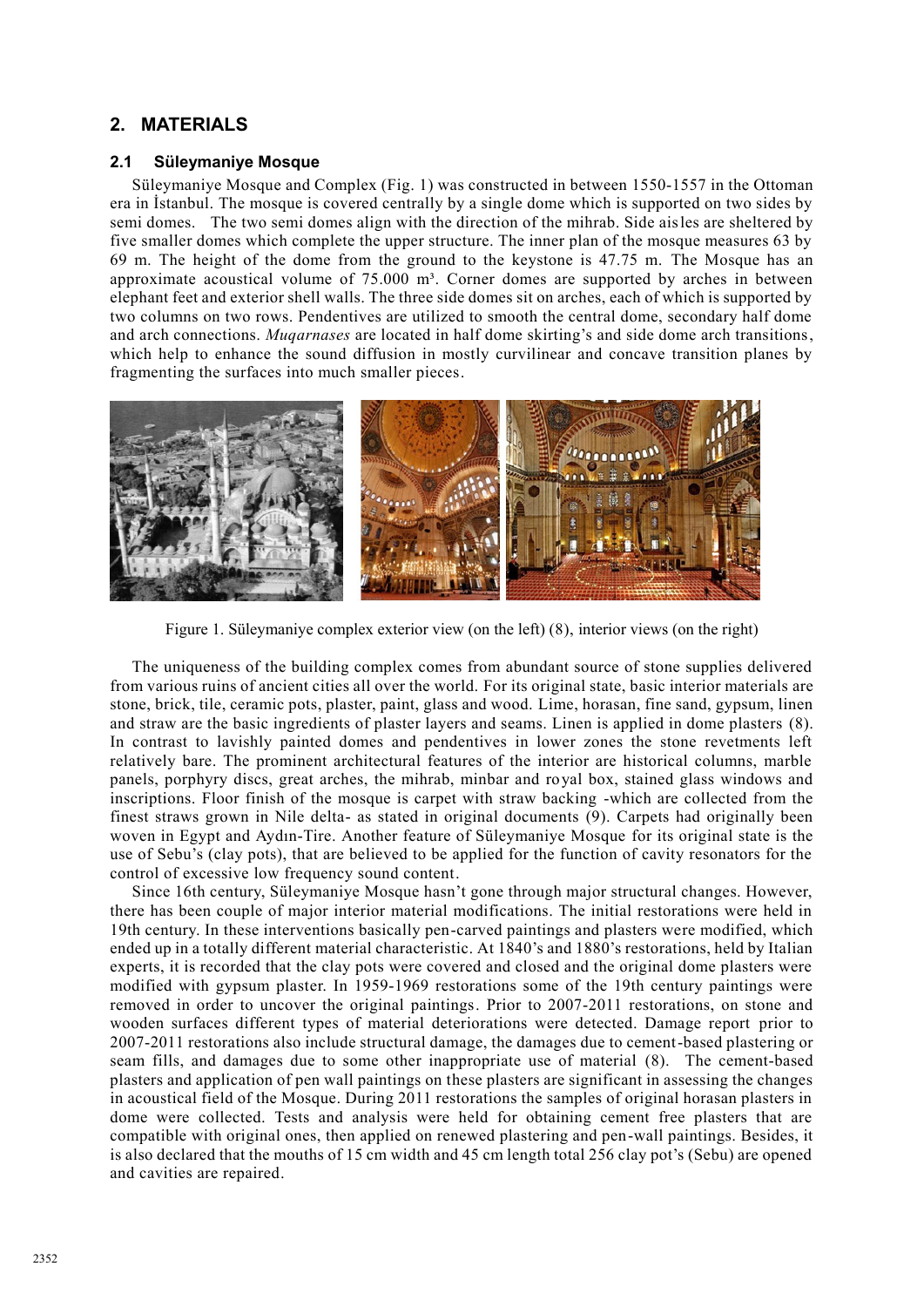#### **2.2 Hagia Sophia**

Hagia Sophia had been constructed as a church in between 532-537 in İstanbul during Byzantine time. After the Ottoman conquest in 1453, in the ruling of Mehmet II, it was converted from church to mosque. In 1932 upon order from Atatürk, Hagia Sophia has started to function as a museum. Hagia Sophia has a large interior space, having an approximate volume of  $150.000 \text{ m}^3$ , with many coupled sub-spaces. The sound field of such a volume with dominating geometric and material attributes inspired this study in terms of acoustical coupling investigations. The major figure of Hagia Sophia is an expanded dome basilica: a rectangular building, measuring 73.5 m to 69.5 m, excluding the narthex and the apse, covered by a central dome between two half domes (Fig. 2).



Figure 2. Hagia Sophia an old photograph (10) and interior view *(ayasofyamuzesi.gov.tr)*

The central dome, with an approximate diameter of 32 m, rises 55 m above the pavement of the nave. In order to keep the basilica design on both sides of the central nave, rather than semi domes there are columns, arches and vaults. The domed central space is skirted by two large hemicycles covered by half domes to the east and west. The diameter of these half-domes roughly equals to that of the central dome. These core spaces are separated from side aisles by superposed colonnades, with galleries over the side aisles and inner narthex. The central oval vessel of enclosed space is further expanded by barrel-vaulted spaces that terminate along the building's longitudinal axis of its nave (11). Stone, brick and mortar are the main elements of the above-ground structure including the piers, columns, arches, vaults and dome. The surfaces of all the walls as well as the large supportive piers are covered with polished slabs of veined marble and other colored stone. Most of the original non-figural mosaic decoration of the vaults has remained undamaged at ground level. All surviving figural mosaics are of later date. The floor of this broad space is paved today with large rectangular marble slabs -not the original one which are crushed in 1346- (10-11).

Over the 1400 years of its existence, Hagia Sophia has suffered much damage essentially due to major earthquakes. Three main phases of structural repair and strengthening are recorded. The first repairing phase was in 1317, the second was in 1573 and the third repair was in 1847. The principal work undertaken in 1317 was the construction of new buttresses. In 1573, a new minaret is built in place of one that was to be demolished. In 1847 major works were the rectification of a number of columns in the gallery exedra, the installation of new ties for critical locations, and other repairment at the level of the dome base. Hagia Sophia has also undergone many alterations due to changes in its activity patterns. In conversion from church to mosque, some Christian elements were removed and Islamic additions were introduced. Since pictorial representations are traditionally not permitted in Islam, after 1453 the mosaics were gradually covered up, whitewashed or plastered over and hence preserved. The Christian furnishings were removed. In 1847 the sultan commissioned Swiss architects to restore both the fabric and the decoration of the building. During these works all the surviving mosaics were uncovered, and copied in order to provide visual record. Among the Islamic additions apart from four minarets on the exterior, a mihrab was added on the kiblah direction. The minbar was constructed in the same direction. Prayer carpets and banners of victory were hung on the walls flanking the mihrab during the mosque period. The Müezzin's mahfili in the center of the structure and four more galleries in the narthex were added. On the left side of the central nave there still is the preaching pulpit. Imperial Pavilion and Imperial Loge are some other additions which did not exist during the Christian period (10-11). In 1992, a major restoration and consolidation of the mosaics in the dome was started by the Central Laboratory for Restoration and Conservation of Istanbul in collaboration with an international team of experts funded by UNESCO. Not all listed here but many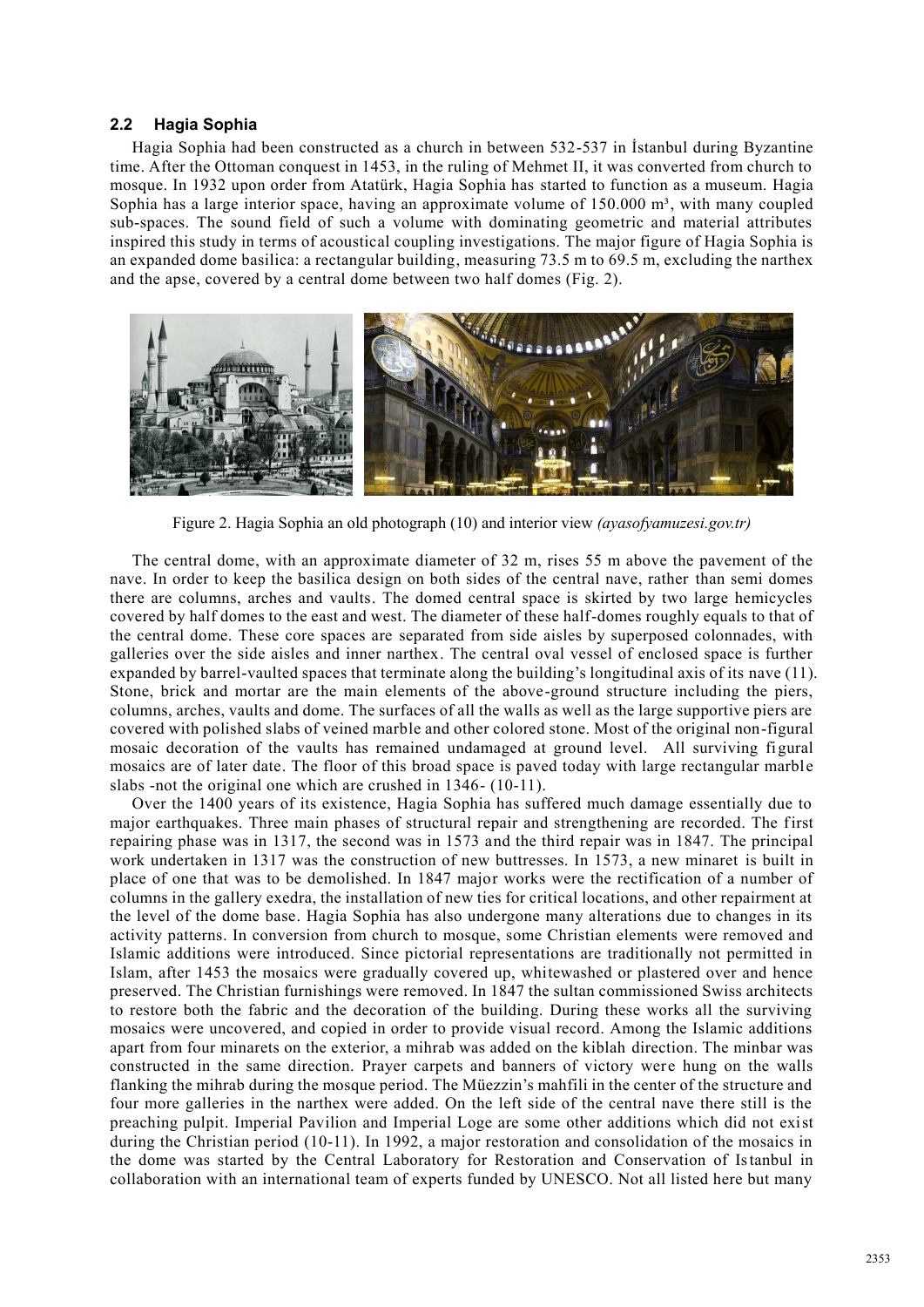other Hagia Sophia restoration works has taken in its lifespan. Even today the scaffoldings cover a huge space within the interior space for repairment of observable mosaic damages currently due to the water leakage and humidity at the central dome, which also effects the acoustical field measurements to a degree.

# **3. METHODOLOGY**

## **3.1 Field Measurements**

Field tests, within this study's scope, were held in Süleymaniye Mosque on 23rd February 2013, (quoted as METU-2013 in this paper) hours in between 19:30(pm) -3:00(am) at the main prayer hall, and in Hagia Sophia on 25th August 2014 (quoted as METU-2014 in this paper), hours in between 09.00(am) 12.00(am) at ground floor, for both in unoccupied conditions (12-13). Major source locations in Süleymaniye Mosque are one in front of mihrab (S1) and one at müezzin mahfili (S3) (Fig. 3, on the left). The positioning of sound source is important to assess the acoustic s of mosque in its traditional use. For coupling research, additional source locations such as one underneath the main dome (S4) and one underneath side corner dome (S2) are tested (13). In order to compare multi-slope decay formation for different locations considering the effects of spatial variations (such as main central space versus underneath side galleries) within Hagia Sophia, three source (S1 - S3) and six receiver (R1 - R6) positions are tested in various configurations (Fig. 3, on the right). Measurement system includes B&K (Type 4292-L) standard dodecahedron omni-power sound source, B&K (Type 2734-A) power amplifier and B&K (Type 4190ZC-0032) microphone covering the frequency interval in between 100 Hz to 8000 Hz. Sampling frequency of the recorded multi-spectrum impulse is 48 kHz. DIRAC Room Acoustics Software Type 7841 v.4.1 is used for signal generation.



Figure 3 - Plan views with sound Source (in red) and Receiver (in blue) locations of METU- 2013 field tests in Süleymaniye Mosque (on the left) and METU-2014 field tests in Hagia Sophia (on the right)

Other measurements following different restoration periods apart from those held within the scope of this study are also summarized in this section. The first set of measurement (14) in Süleymaniye Mosque was held after 1959-1969 restorations by Gazi University in 1988 (GU-1988). Following field tests were taken by METU (15) in 1996 (METU-1996). The final group of measurements after 1959-1969 restorations, were held in 2000 within the program of EA project namely CAHRISMA (16). Ferrara University (UNIFE-2000) and Denmark Technical University (DTU-2000) took two different measurements. The major restoration and consolidation of the mosaics in the dome of Hagia Sophia has started in 1992. There is no available measured acoustic data in the literature before that period. The measurements have been held in Hagia Sophia after 2000 while restorations were on-going. Previous to Hagia Sophia measurements held in the scope of this research, two other set of data were recorded. Ferrara University (UNIFE-2000) and Denmark Technical University (DTU-2000) hold two different measurements again in the context of CAHRISMA (16) project in 2000.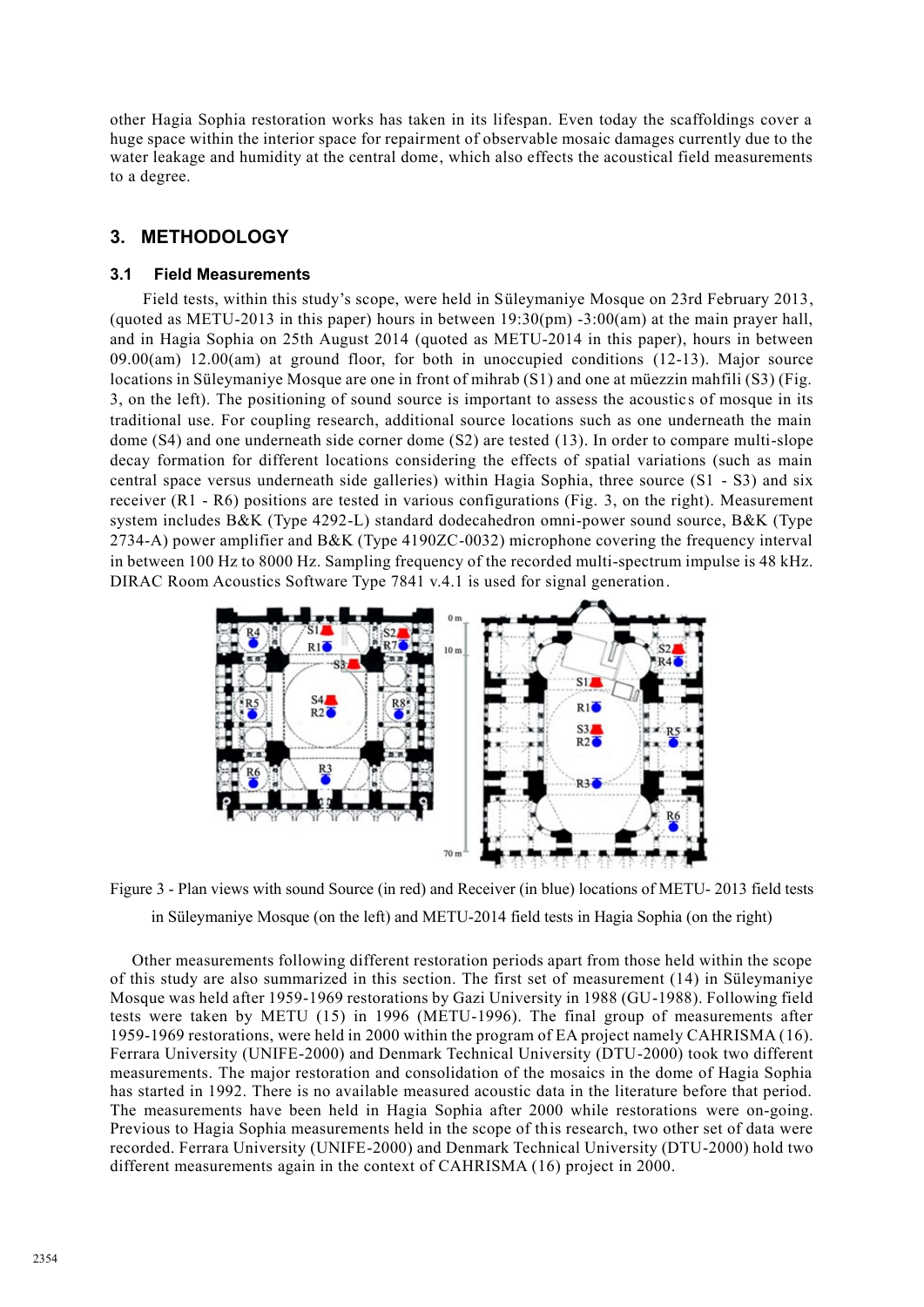#### **3.2 Decay Parameter Estimations**

The computational analysis methodology of this study employs Bayesian probabilistic inference as an efficient tool (7). Bayesian model-based parameter estimation, describing Schroeder decay function, is used here to determine the parameters of the decay profile, namely "the slopes of decays". Schroeder decay functions are obtained through Schroeder backward integration. Parametric model describing Schroeder decay function is as follows;

$$
H_s(A, T, t_i) = A_0(t_K - t_i) + \sum_{j=1}^{S} A_j \left( e^{\frac{-13.8 \times t_i}{T_j}} - e^{\frac{-13.8 \times t_K}{T_j}} \right) \qquad \text{where index } 0 \le i \le K - 1
$$

Schroeder decay function contains decay parameters of  $A_j$  and  $T_j$ , where  $A_j$  is the linear amplitude parameter and related to the level of individual exponential decay terms,  $T_j$  is the decay time associated with the logarithmic decay slope of individual exponential decay terms, with  $j = 1, 2, ..., S$ , and S is the maximum number of exponential decay terms, also termed as the decay order,  $A_0$  ( $t_K$ - $t_i$ ) is the noise term, and  $t<sub>K</sub>$  is the upper limit of integration (12). The question of how many decay slopes are in the energy decay data has always been challenging. As a scientifically rigorous solution Xiang et al. (7) propose to evaluate the Bayesian evidence which automatically encapsulates the principle of parsimony and quantitatively implements Ockham's razor. Bayesian evidence prefers simpler models and penalizes over-fitting, so that it offers effective tools to conduct model selection and comparison going beyond traditional parameter estimation methods. The quantifier is defined to be Bayesian Information Criterion (BIC), which subtracts the penalty of over-parameterized models from the degree of the model fit to the data. In the scope of the energy decay analysis among a set of decay models, the model yielding the largest BIC value is considered to be the most concise model providing the best fit to the decay function data and at the same time capturing the important exponentially decaying features evident in the data. Applying BIC for ranking the competing decay models, such as double-slope, triple-slope, and even quadruple-slope decay models, is found appropriate for data analysis in this study.

# **4. RESULTS**

#### **4.1 Field Tests Results and Discussion**

The results presented in this section are initially for comparative analysis due to several restorations of the case structures recorded in different years by different research groups. With an aim of assessing the acoustical effects of previous restoration works in Süleymaniye Mosque the field measurements taken in 2013 (METU-2013) are compared with previous field test data. The common acoustical parameter measured and assessed in all field tests is the reverberation time (T30). Some previous literature recommends reverberation times of 4.8 s for speech frequencies (500Hz, 1000Hz, 2000Hz) and 2.8 s in broadband as a higher limit for mosques with similar volume. According to Fig.4 all of the field tests indicate very long reverberation times, higher than recommended ranges for the mosques for unoccupied condition. Especially, 125 Hz is very problematic considering the intelligibility of speech; which will be even worse when electro-acoustic system is on, as in today's applications. Both of the first measurements taken by GU-1988 with analogue equipment and the final measurements taken by METU-2013 with digital equipment and with an impulse length of 22 seconds, indicate 15 to 17 seconds of T30 values at 125 Hz. Thus, it could be stated that 2007-2011 renovations have not significantly affected the T30 values at 125 Hz, which are still very high and above the acceptable limits for Mosque function. The comparative analysis of field test results indicate that the 2007-2011 restorations resulted in slightly positive decrease in reverberation time at 500 Hz, whereas in overall the values are still higher than the recommended ranges. The attempts for removing cement-based plasters, and application of plasters that are compatible with historical lime -based plasters, as so declared, are constructive but not yet efficient acoustical interventions; especially in control of low frequency sound content.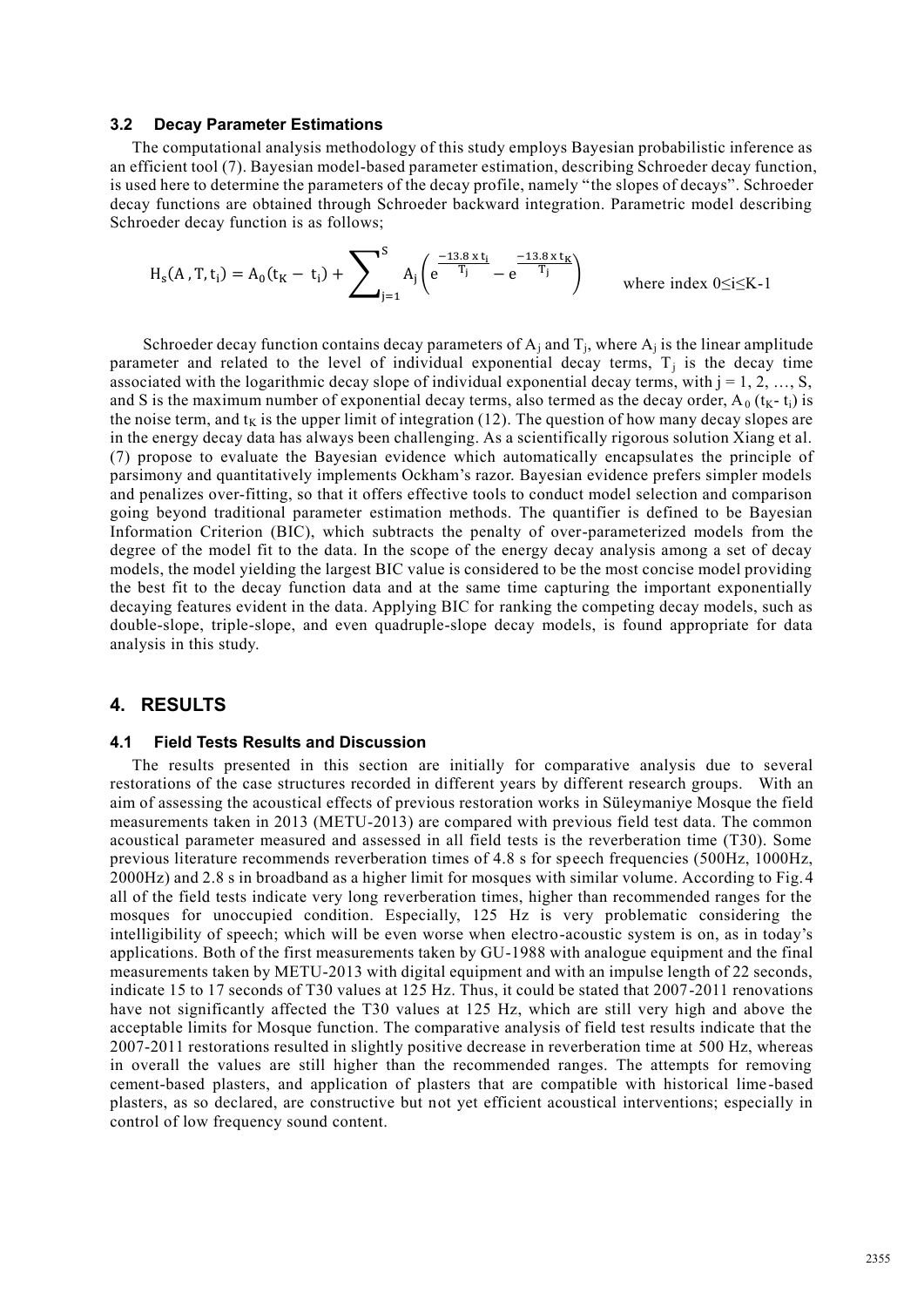

Figure 4. Comparison of T30 field test results of Süleymaniye Mosque by GU-1988, METU-1996, DTU-2000, UNIFE-2000, METU-2013 and AU-2013 in field tests, in 1/1 octave bands from 125 Hz to 4000 Hz.



Figure 5. Comparison of T30 field test results of Hagia Sophia by DTU-2000, UNIFE-2000 and METU-2014 in field tests, in 1/1 octave bands from 125 Hz to 4000 Hz.

In Fig. 5, Hagia Sophia filed test results are compared for different years. Hagia Sophia field tests held in 2000, highlight that T30 values in overall are higher than field test results of METU-2014 measurements. The presence of additional architectural constructions due to ongoing restorations within the space during METU-2014 measurements has resulted in a drop of 1 to 2 seconds in overall frequency spectrum. On the other hand, the trend of the T30 over octave bands is similar for all Hagia Sophia field tests. It is known that, there are no major architectural or form modifications in between 2000 and 2014 in Hagia Sophia restorations. However, there is no available data before 1992 restorations to compare the basic alterations of Hagia Sophia, especially in regards to changes in its function, and to discuss on the success of cleaning of the mosaics. In its current state, the T30 results obtained in recent years by different research groups indicate very high reverberation times within the mega-structure, which might be much proper in its original use of church considering liturgical music but not for a mosque function. Mid and low frequency T30 average of around 9 s and high frequency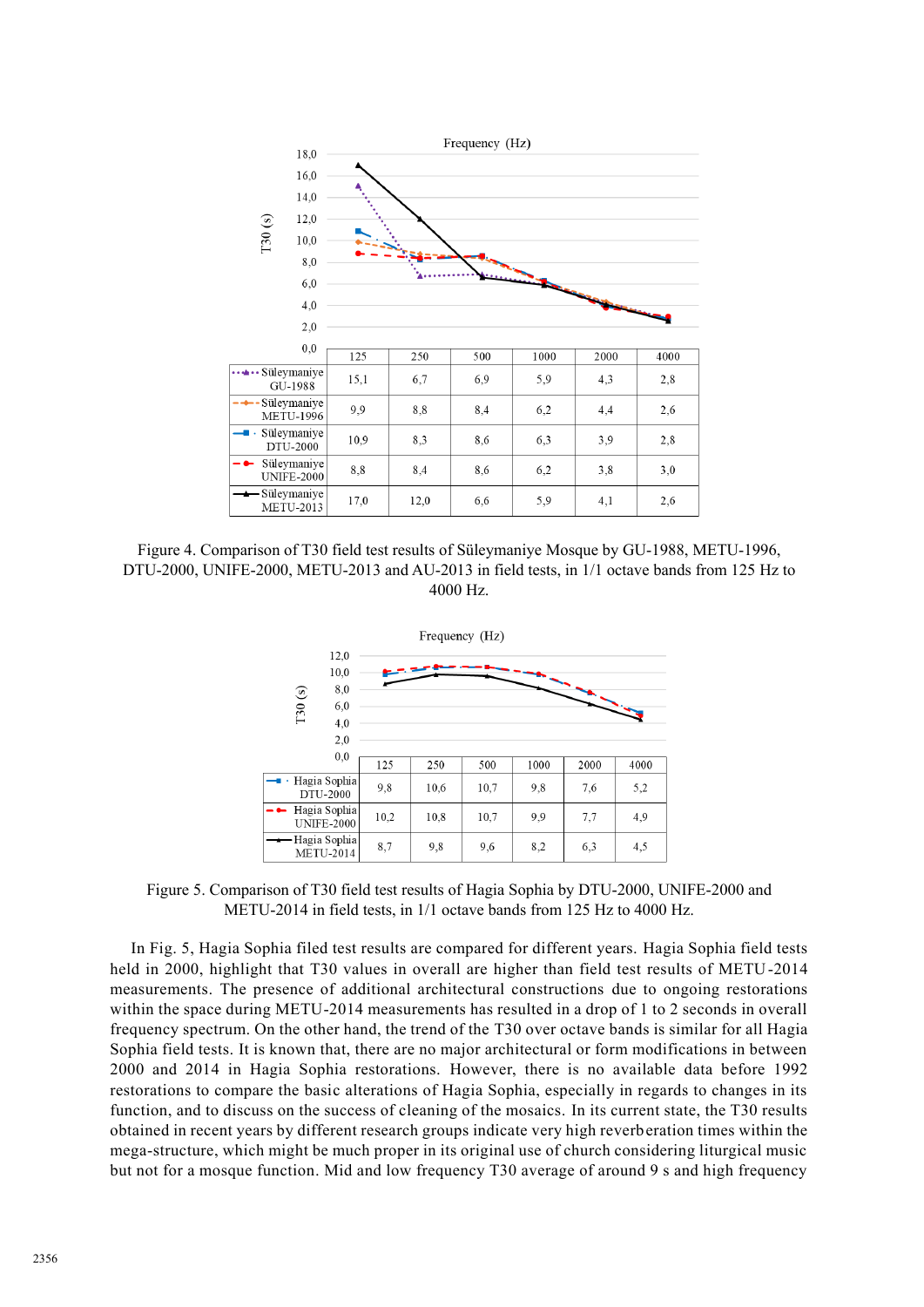averages around 5 s creates a unique aural environment and has the potential to provide acoustical field conditions in relation to coupled spaces. Non-exponential sound energy decay is one outcome of Hagia Sophia's architectonic language, which is briefly discussed in the following section.

## **4.2 Multi-slope Sound Energy Decay Investigations**

In this section multi-slope energy decay analysis results are presented for some selected test positions for Süleymaniye Mosque and Hagia Sophia (Table 1). In overall test positions Süleymaniye Mosque provides greater number of decay slopes, mostly double slopes, in comparison to Hagia Sophia. Conversely, for certain source and receiver configuration, the triple slope occurrence in Hagia Sophia is drastically higher than its occurrence in Süleymaniye Mosque. This instance is due to those specific measurement locations, which are both at side aisles under gallery. In those locations the sound source and receiver are together positioned at virtually separated zone (side aisle) with lower natural reverberation, as of in a typical coupled space scenario. Here, the coupled space or secondary volume which provides energy feedback is the main nave underneath the central dome axis of Hagia Sophia.

Table 1. Bayesian estimated number of decay slopes per 1/1 octave bands calculated from impulse responses obtained at different source (S) and receiver (R) configurations in Süleymaniye Mosque and Hagia Sophia

| <b>Frequency (Hz)</b><br><b>Süleymaniye Mosque</b> |                |                |                |                |                |                |              | Hagia Sophia<br><b>Frequency (Hz)</b> |                |                |                |                |                |                |      |
|----------------------------------------------------|----------------|----------------|----------------|----------------|----------------|----------------|--------------|---------------------------------------|----------------|----------------|----------------|----------------|----------------|----------------|------|
| $S_{\#}R_{\#}$                                     | 125            | 250            | 500            | 1000           | 2000           | 4000           | 8000         | $S_{\#}R_{\#}$                        | 125            | 250            | 500            | 1000           | 2000           | 4000           | 8000 |
| $S_1R_2$                                           | 2              | 2              | $\overline{c}$ | $\overline{2}$ | $\overline{2}$ | 2              | 2            | $S_1R_2$                              | $\mathbf{1}$   |                |                |                |                |                | 2    |
| $S_1R_4$                                           | $\overline{2}$ | $\overline{2}$ | 2              | $\overline{2}$ | 2              | 2              | $\mathbf{3}$ | $S_1R_4$                              | $\overline{2}$ | $\overline{2}$ | 2              | $\overline{2}$ | 2              | 2              | 2    |
| $S_1R_5$                                           | 2              | $\overline{2}$ | $\overline{c}$ | 2              | $\overline{2}$ | 2              | 2            | $S_1R_5$                              | $\mathbf{1}$   | 1              | 2              | $\overline{2}$ | 2              | 2              | 2    |
| $S_1R_6$                                           | 2              | 3              | 2              | 2              | 2              | 2              | 2            | $S_2R_1$                              | $\overline{2}$ | $\overline{2}$ |                | $\overline{c}$ | 2              | 2              | 2    |
| $S_2R_1$                                           | 2              | $\overline{c}$ | $\overline{2}$ | 2              | $\overline{2}$ | 2              | 2            | $S_2R_2$                              | $\mathbf{1}$   | 1              |                | 1              | 2              | 2              | 2    |
| $S_2R_4$                                           | 3              | 2              | $\overline{2}$ | 2              | 2              | 2              | 2            | $S_2R_5$                              | 3              | 3              | $\overline{2}$ | 2              | 2              | $\overline{2}$ | 2    |
| $S_2R_6$                                           | $\overline{2}$ | $\overline{2}$ | 2              | $\overline{2}$ | $\overline{2}$ | 2              | 2            | $S_2R_6$                              | 3              | 3              | 3              | 3              | $\overline{2}$ | 3              | 2    |
| $S_2R_8$                                           | $\overline{2}$ | 2              | $\overline{2}$ | $\overline{2}$ | $\overline{2}$ | $\overline{2}$ | 2            | $S_3R_1$                              | 1              |                |                | $\overline{2}$ | $\overline{2}$ | 2              | 2    |

Due to the larger span of arches in Süleymaniye Mosque, the side aisles behind those major arches supporting the central dome are not restricted as much as arcades separating side aisles of Hagia Sophia. The smaller arches of Hagia Sophia with a basilican plan layout create much defined coupling apertures. This architectural layout causes triple slope decays underneath side aisles as in cathedrals. On the other hand, the occurrence of multiple sound energy decay in Süleymaniye Mosque can be explained by the central dome as an energy accumulation center versus the carpeted floor as a sound attenuation surface. In terms of multiple-decay formation, the absorption introduced by carpet floor finish versus a reflective upper structure provides an un-diffused sound field. Consequently, the sound energy density fragmentation in Süleymaniye Mosque is much obvious in comparison to Hagia Sophia's for its main space underneath the central dome. Thus, the overall number of decay slopes is greater in Süleymaniye Mosque than it is for Hagia Sophia. A further investigation of multiple-slope decay formation in effect of architectural features in such mega-structures is held by sound energy flow analysis through diffusion equation modelling and detailed in another study (17).

# **5. CONCLUSION**

This study initially summarizes the geometric and material features of two world heritage buildings in relation to their interior sound fields and presents the architectural interventions due to different restorations. The architectural significance and the immense enclosed main volume and sub-volumes